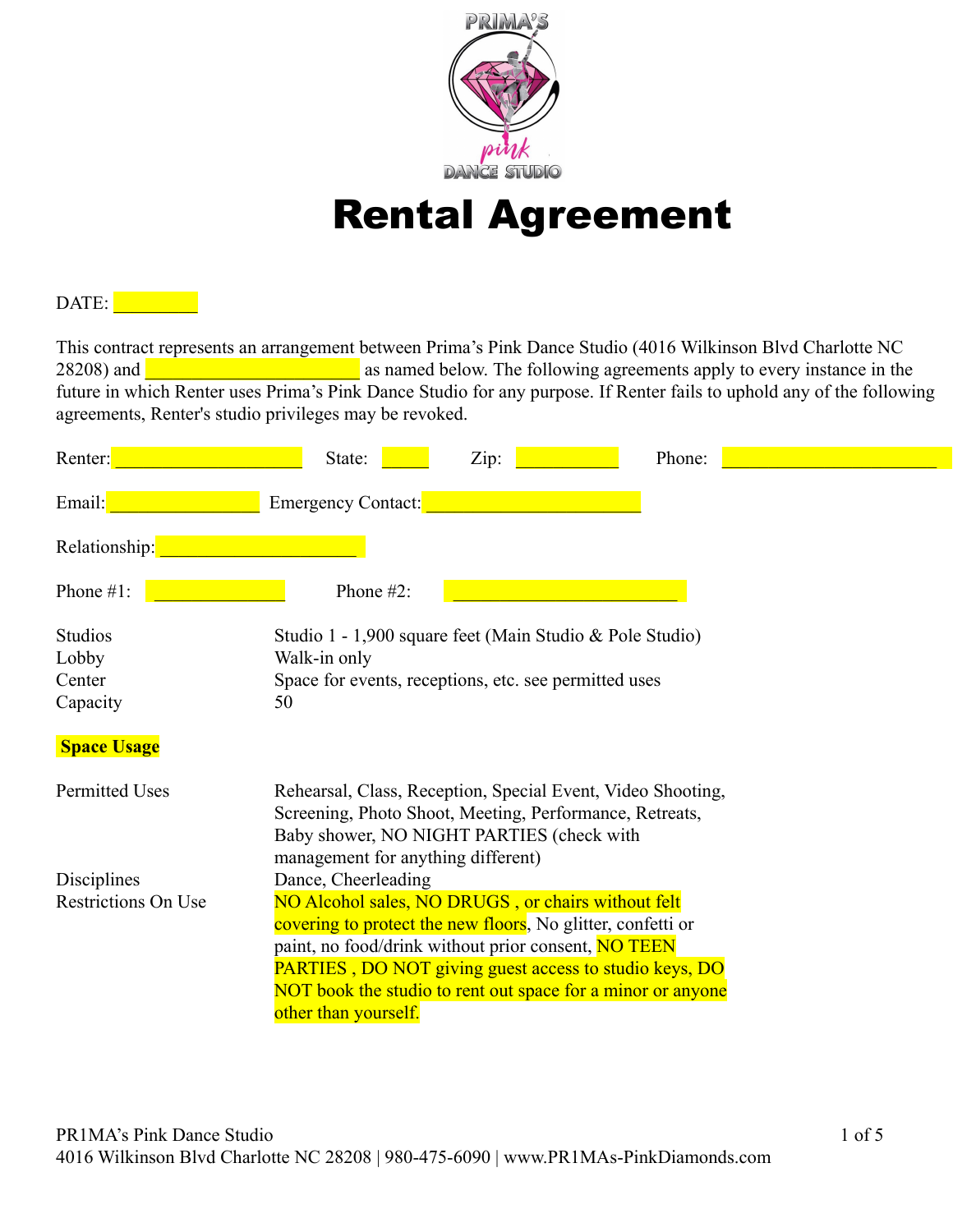| <b>Booking Policies</b>         |                                                               |
|---------------------------------|---------------------------------------------------------------|
| How to Book                     | Contact Coach Tavia at PRIMA.PinkDiamonds@gmail.com           |
|                                 | to request a rental contract.                                 |
| Hours of Operation              | Visit our website for our schedule,                           |
|                                 | Pr1mas-PinkDiamonds.com.                                      |
|                                 | *Adjustments may be made* Classes can be held outside of      |
|                                 | business hours. If you are renting outside business hours     |
|                                 | please request a lock code or set up a lock up time with the  |
|                                 | owner. Please do NOT duplicate the key or allow another       |
|                                 | person access. If there is a duplicate key made or if the key |
|                                 | is in possession of anyone but the renter, there will be a    |
|                                 | \$200 fee charged and court fees may apply.                   |
| <b>Rental Policy</b>            | Event rentals will be invoiced at the date of contract.       |
|                                 | Payments are done immediately. For large events a deposit     |
|                                 | of half of the total will be put down. There will be another  |
|                                 | \$50 refundable deposit. This will be contingent upon how     |
|                                 | the space is left upon your exit. Rentals will not be blocked |
|                                 | without a payment. If there is a card on file, the payment    |
|                                 | will be taken from there.                                     |
| <b>Cancellation Policy</b>      | Please advise that you are able to cancel at any time.        |
| <b>Allows Last Minute</b>       | Deposits are NON-refundable.<br>Depends on availability       |
| Reservations                    |                                                               |
| <b>Booking Requirements</b>     | Deposit, Lease Agreement, Signed Liability Waiver             |
| Personnel Available at          | Call for Program Manager, Rental rates cover some or all      |
| Time of Rental                  | equipment                                                     |
|                                 |                                                               |
| Personnel Available at          | Call for additional rental personnel                          |
| Time of Event                   |                                                               |
| Payment Types                   | Cash, PayPal, Cash App, Zelle, Credit/Debit Card (There       |
|                                 | is a 10% fee for all square payments). For all other          |
|                                 | electronic payments \$3 will be added.                        |
| <b>Other Allowed Activities</b> | Clothes Sales, Movie Viewing, Photography                     |
|                                 |                                                               |
| <b>Features</b>                 |                                                               |

| <b>Space Dimensions</b>              | $1,900$ sqft                                             |  |
|--------------------------------------|----------------------------------------------------------|--|
| <b>Space Features</b>                | Air-conditioned, Heated, Sound in Studio, Snack Bar Top, |  |
|                                      | Restrooms, Small Lobby Area, Thrift Store                |  |
| Technology                           | Security system, Wifi, Speaker, smart lock system        |  |
| Flooring                             | Hardwood, Tile                                           |  |
| <b>Seating Capacity</b>              | Varies, $10+$ seats available                            |  |
| Seating Arrangement Flexible seating |                                                          |  |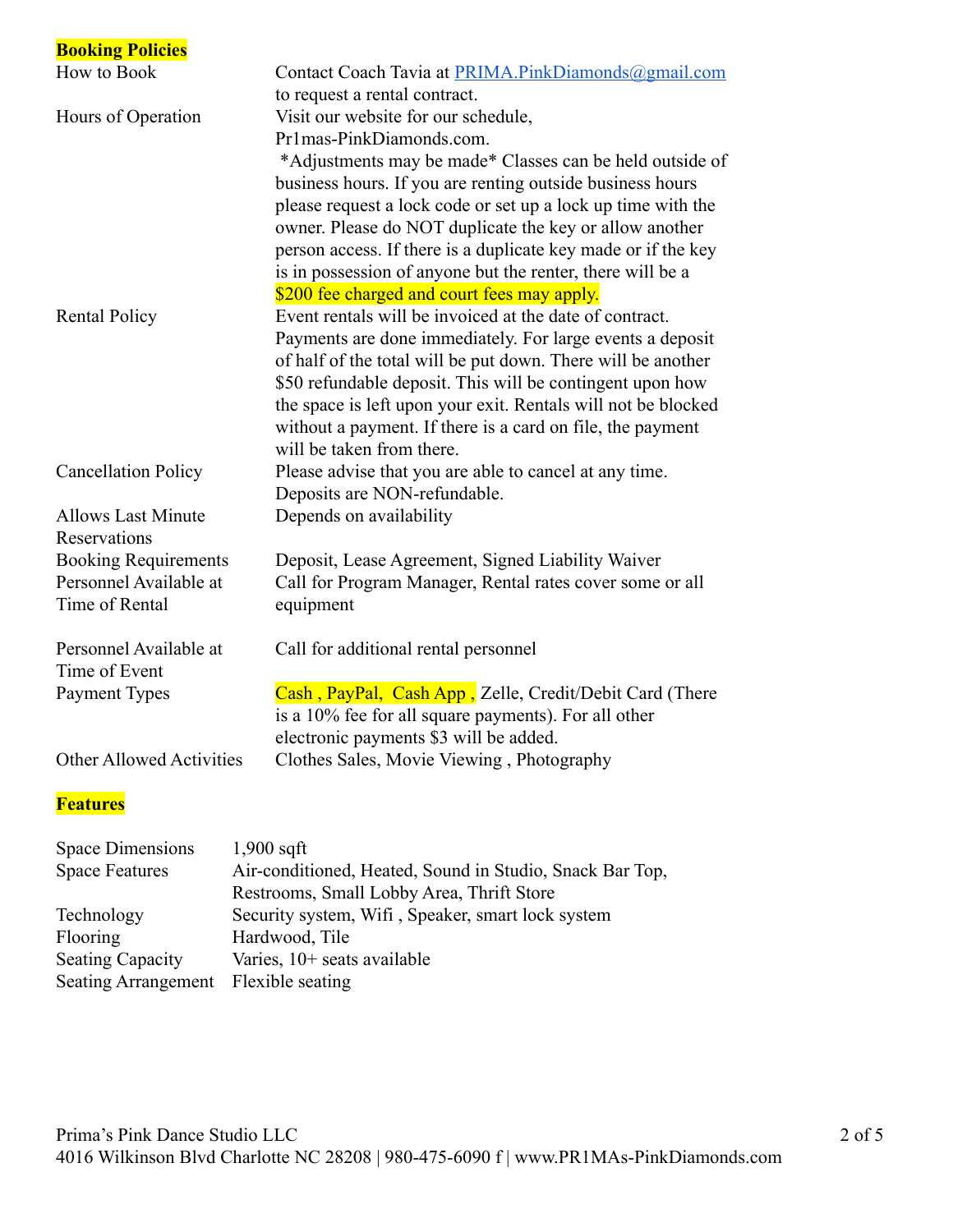## **Equipment**

| No Lighting Instruments Provided                                |
|-----------------------------------------------------------------|
| 20+ Chairs (all different colors and styles), Mirrors, 2 Tables |
| restrooms                                                       |
| None                                                            |
|                                                                 |
| Aux, bluetooth                                                  |
| chairs<br><b>Seating Arrangement</b>                            |
| Pink Wall                                                       |
| Pink Decor, Wall art, Mirrors, Trophy Wall                      |
|                                                                 |

### **Other**

| Parking                  | Parking Lot |
|--------------------------|-------------|
| Accessibility            |             |
| <b>Audience Services</b> | Restrooms   |
| Miscellaneous            |             |

### **Rates**

| Use                           | <b>Hour</b> Daily | N/A | <b>Weekly</b> | <b>Monthly</b> |
|-------------------------------|-------------------|-----|---------------|----------------|
| <b>Team Practice/Meetings</b> | <b>\$30</b>       |     | N/A           | TBA            |
| Special Event                 | $$375$ N/A        |     | N/A           | N/A            |

**\*Special Events have a 3 hour minimum , \$30 each additional hour. If you need us to clean up behind you an additional \$100 will be charged \***

Studio Rental Rates: **Hourly:**

 $\Box$  Studio 1 – \$30.00 / hour

### **Daily (8 hours in a 12-hour period):**

 $\Box$  Studio  $1 - \$\_$  / hour

**Weekly (5 days in a 7-day period)**

 $\Box$  Studio 1 – \$\_\_\_\_\_ / hour

**Discounted Rates (authorized by):** Coach Tavia

 $\Box$  Studio 1 – \$  $\qquad$  =  $\qquad$  Hours

Non Ongoing Rental Times:

| <b>Start Date:</b> |  |
|--------------------|--|
|--------------------|--|

**End Date:** \_\_\_\_\_\_\_\_ (if no known end date cross out)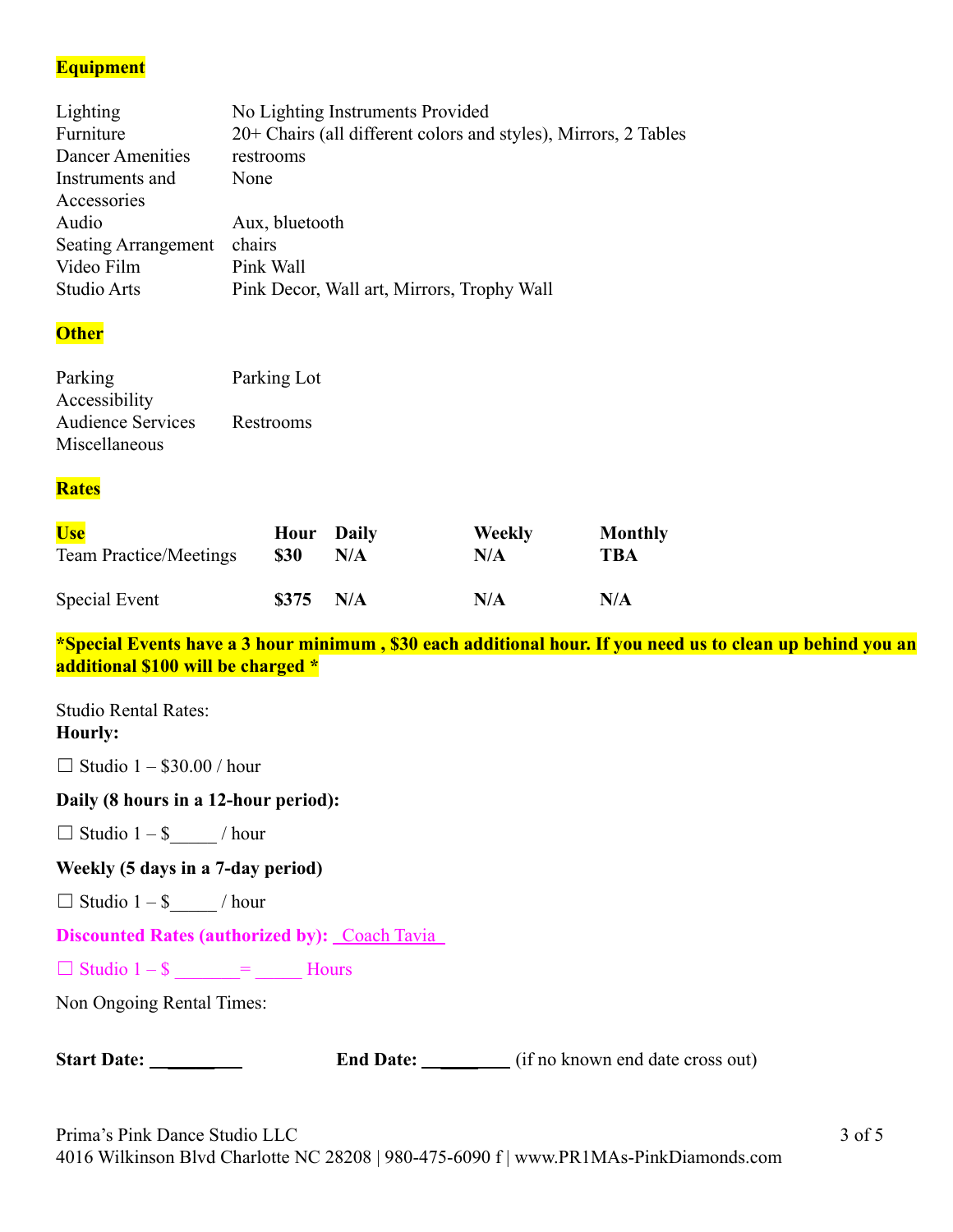| Dav: | ime: | — <u>— </u> | <b>Aours:</b> |
|------|------|-------------|---------------|
|      |      | ∼           |               |

Invoices are sent immediately. Payment Due immediately. Renters (small events) will have 15 minutes before and after the event to set up and exit. Renters (big events) will have 1 hour before and after the event to set up and exit. If renter goes over time, a fee will be charged according to how much time is being used.

#### Rules:

- Prima's Pink Dance Studio LLC is not liable for any injury or lost/stolen property.
- No smoking, burning incense or open flames anywhere in or around (outside) the building. \$250 FINE
- Renters may never leave any equipment, costumes, props or personal belongings anywhere on the premises.
- Renters agree not to inform any unauthorized person/s of the building alarm code. Not give access to keys . \$200 FINE
- Renters assume responsibility for the security of the space during each rental period.
- For any urgent issue that might compromise the structure or safety of the building, please call (Manager)
- For accidents, health crises, criminal activities or fires call 911.
- No propping of the main door. The main door must remain closed during rented time.
- Renters are not to rehearse/practice/meet in non-rented space.
- Prima's Pink Dance Studio LLC office & office equipment is off limits to all renters when a Prima'a Pink Dance Studio LLC administrator is not present.
- Renters are responsible for replacing any broken or damaged property caused by renter and/or renter's party.
- **•** Parking lot available. Be aware of street cleaning restrictions.
- Modification. This Agreement may be modified at any time without a written agreement or notification.
- Subletting and Assignment. Renter will not assign this Agreement or sublet any part of the Premises.
- Shared Facilities. Renter knows that the building may be occupied by others during the term of this lease, including, but not limited to activities of Prima's Pink Dance Studio LLC.
- Renter is solely responsible for carrying her/his own liability insurance. Prima's Pink Dance Studio LLC is not responsible for any damage of renters equipment. Nor is the studio responsible for any of the renters' guests.
- NO TEEN PARTIES OR ANY OTHER PARTIES UNLESS APPROVED BY DIRECTOR !
- If there is a breach in this contract a fee of \$250 or more can be fined.
- Renters are responsible to treat the studio like it is their own. All renters must clean after each session. As others are renting and we are sharing the facility as a team.